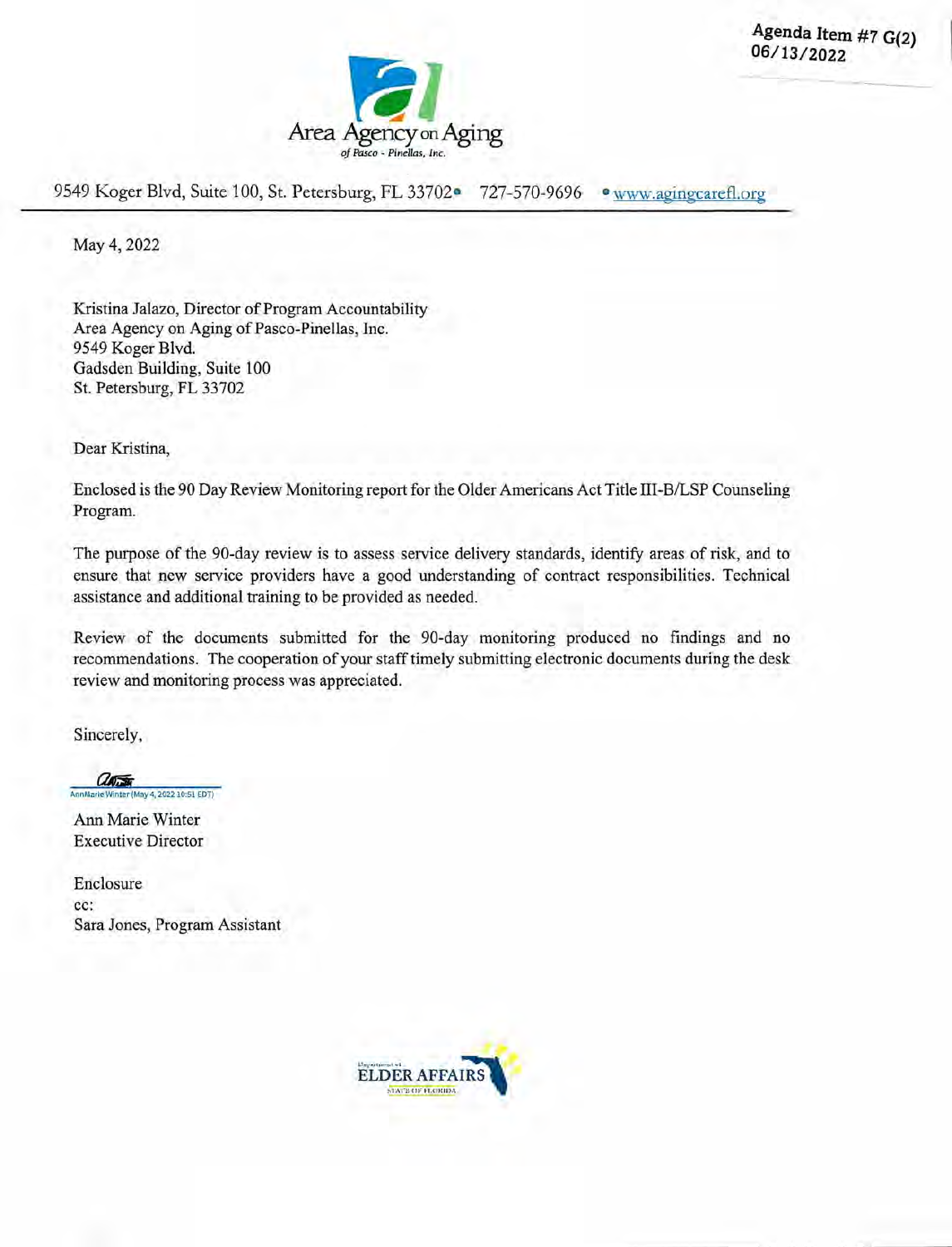

# **Area Agency on Aging of Pasco-Pinellas, Inc.**  *2022 OAA/LSP COUNSELING SERVICE 90 DAY REVIEW*

| <b>PROVIDER:</b>       | <b>AAAPP</b>                                                                         |
|------------------------|--------------------------------------------------------------------------------------|
| DATE(S) OF VISIT:      | May 2, 2022                                                                          |
| <b>PARTICIPANT(S):</b> | Kristina Jalazo, Director of Program Accountability<br>Sara Jones, Program Assistant |
| <b>MONITOR(S):</b>     | Michelle Tavares, Program Manager                                                    |
| <b>FUNDING PERIOD:</b> | January 1, 2022 - December 31, 2022                                                  |
| <b>SITES VISITED:</b>  | N/A                                                                                  |

*Page 1 of 6*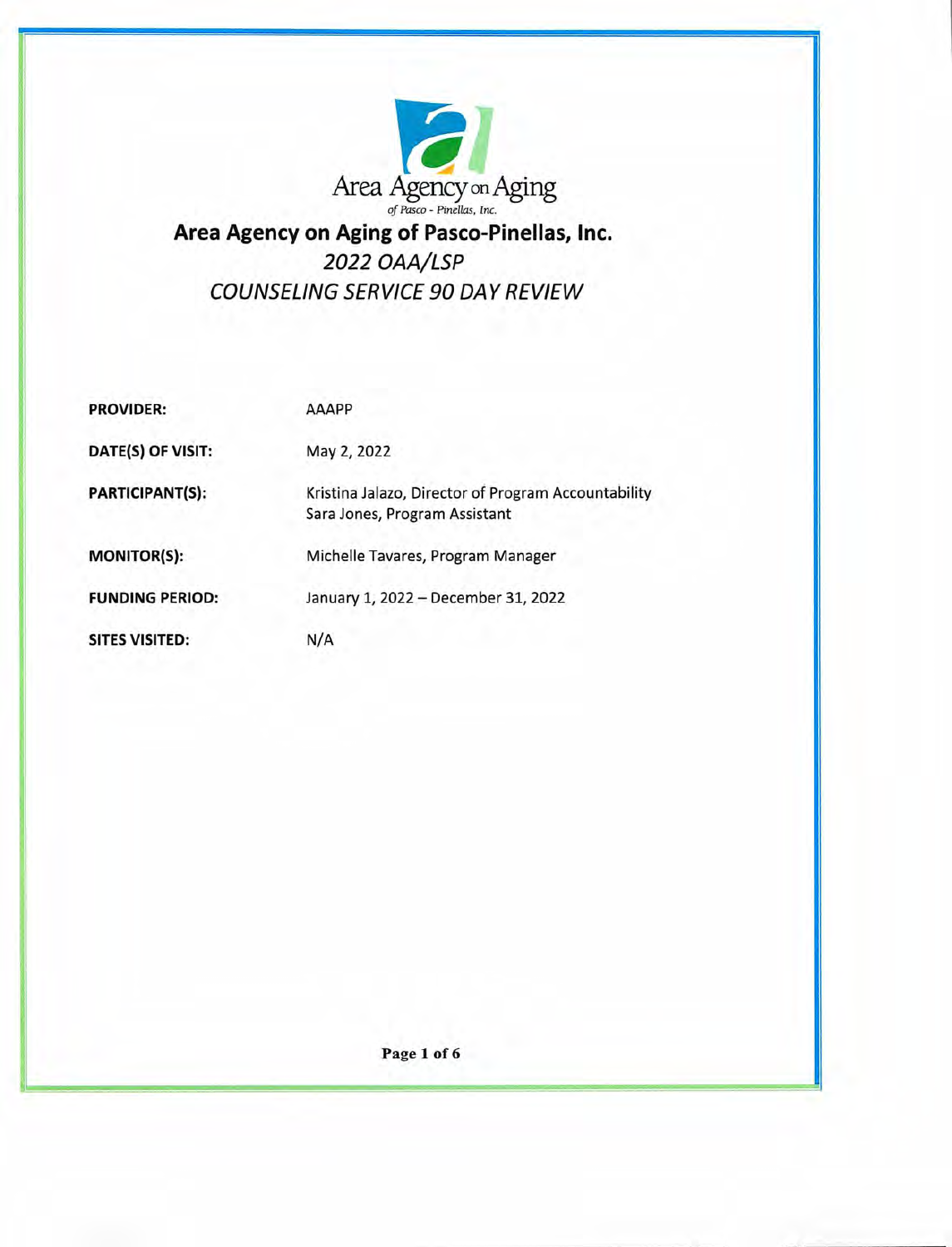# **REPORT SUMMARY**

(This section provides an overview of minor recommendations, significant, findings and positive/noteworthy activities recognized during the monitoring period. Details are outlined in the Contract Compliance and Service Delivery section of the report).

# **I. Recommendations for Improvement**

(Recommendations require a written response from the provider)

. There are no recommendations.

# **II. Findings/Corrective Action**

(Findings result in a formal corrective action plan)

. There are no findings.

The 90-day review supports that the counseling program is being led to successfully serve clients in accordance with DOEA Programs and Services Handbook standards.

**Page 2 of 6**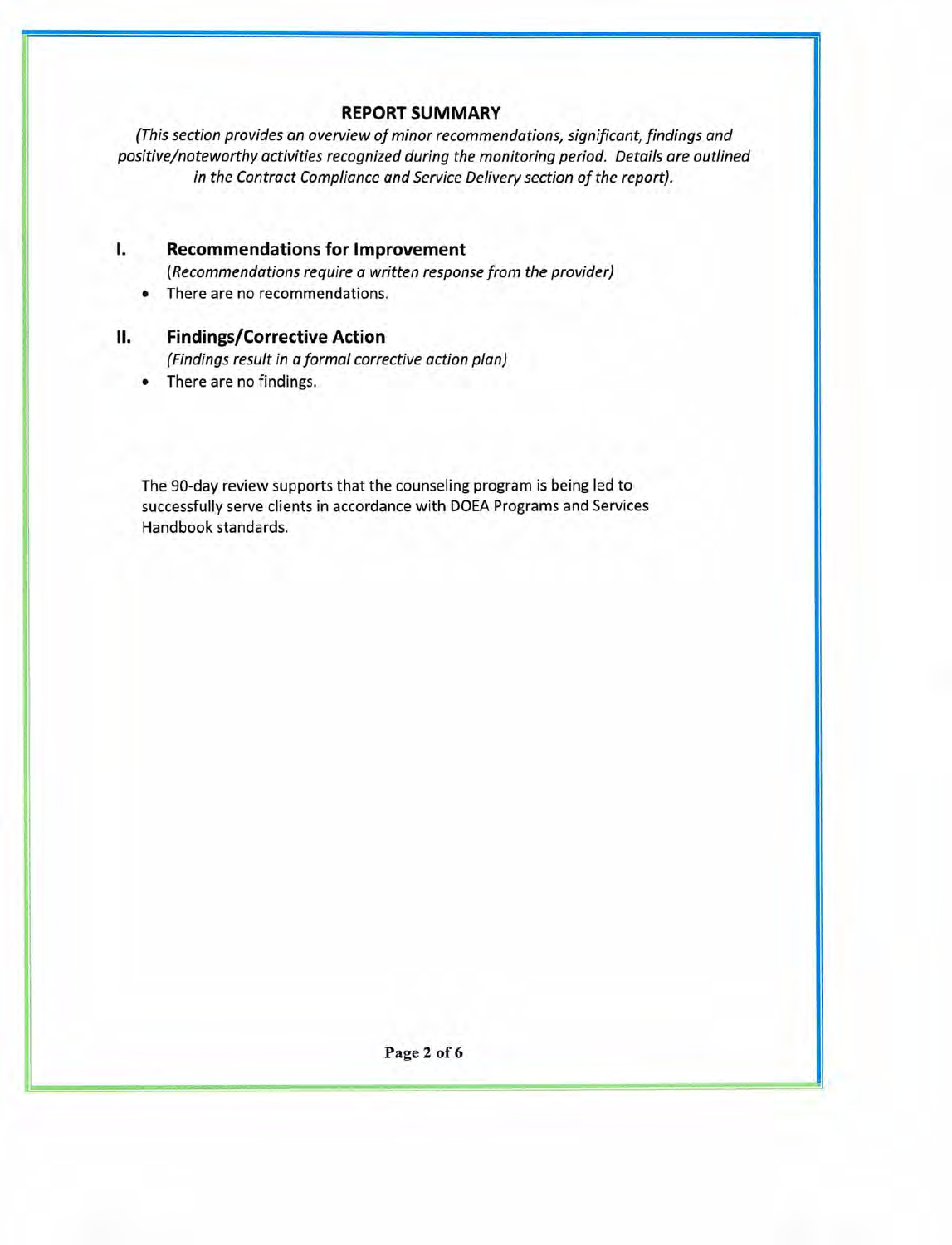#### **CONTRACT COMPLIANCE AND SERVICE DELIVERY**

Each standard will note at least one of the following:

- Achieved
- Partially Achieved
- Not Achieved
- Not Applicable
- Follow-Up Required

#### **Standard #1** — **Targeting, Prioritization, and Waitlist**

Provider currently utilizes an Older Americans Act Prioritization Instrument in accordance with the Provider's Prioritization Policy.

#### **Response:** Achieved.

The provider is utilizing a prioritization form, in accordance with the providers prioritization policy. The prioritization form includes targeting criteria in accordance with Older Americans Act guidelines. Additional priority points are given to clients who display a need for counseling services based on their Bio-Psychosocial Assessment. Clients are placed on waitlist in order of priority points.

#### **Standard #2— Staff Training**

- A. Provider staff has received training pertinent to the mandatory reporting of suspected abuse, neglect, self-neglect, and exploitation of the elderly training is conducted annually for all applicable program staff.
- B. Provider staff has received required HIPAA training.

#### **Response:** Follow Up Required / Achieved

- A. The provider is in the process of coordinating training for staff on the mandatory reporting of suspected abuse, neglect, self-neglect, and exploitation. The provider will be required to submit supportive documentation at annual monitoring.
- B. Documentation supports that staff have received the required HIPAA training.

#### **Standard #3 — Case Record Compliance**

Using the AAAPP Client File Monitoring Tool, case records sampled showed compliance with requirements for client eligibility, intake, and service delivery. See Attachment I

#### **Response:** Achieved.

Two (2) random client files were chosen for review, one from each county. Both client files sampled showed compliance with requirements for client eligibility, intake, and service delivery.

Page 3 of 6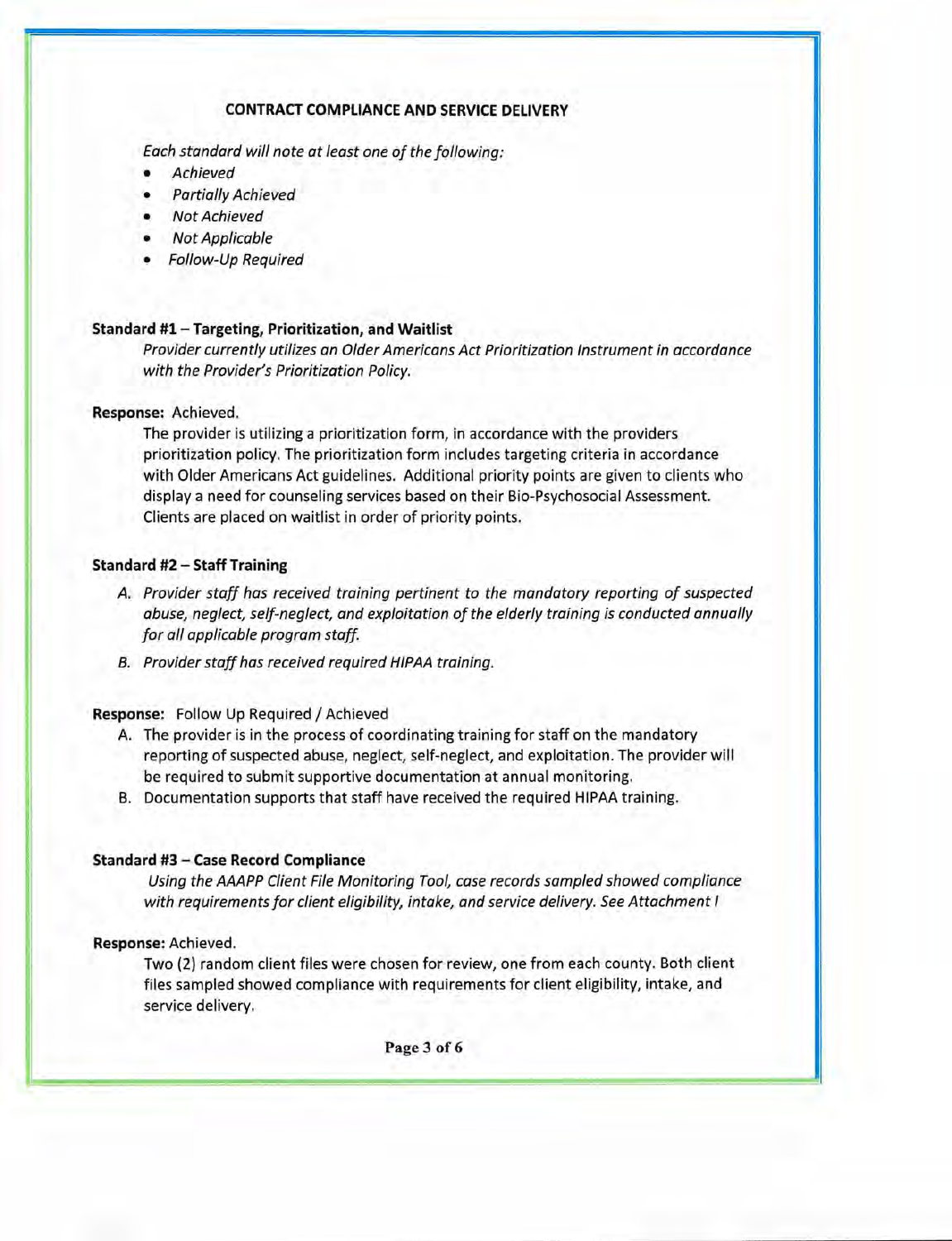#### Standard **#4** — **Budgetary Compliance**

#### Budgetary Compliance:

For month of February 2022, the provider has a clear audit trail for units of service entered in eCIRTS as indicated by a review of client files, service logs, monthly summaries.

**Response:** Achieved.

Review of client files, service logs, monthly summaries and reports for February 2022, support that the provider has a clear audit trail. Billed services included MHSI (mental Health Counseling/Screening) and TERA (telephone reassurance).

#### **Standard #5 — Grievances, Complaints, and Incidents**

Consumer satisfaction and effective delivery of service has been verified through:

- A. Provider has approved grievance policies, procedures, and logs, including documentation of the service provider's response and resolution.
- B. Provider has approved complaint policies and procedures. Complaints are recorded using the appropriate AAAPP narrative and log which will include documentation of the service provider's response and resolution.
- C. Provider has approved incident policies, procedures, and logs, including documentation of the service provider response and resolution.

#### **Response:** Achieved.

- A. The provider has an approved grievance policy and procedure on file. The client grievance log was reviewed. There were no grievances reported YTD.
- B. The provider has an approved complaint policy and procedure on file. The client complaint log was reviewed. Two complaints reported YTD. Provider documented appropriate response and resolution as required.
- C. The provider has an approved incident policy and procedure on file. The client incident log was reviewed. There were no incidents reported YTD.

#### **Standard #6** — **Voluntary Contributions**

Provider has a voluntary contribution system in place conforming with the Older Americans Act:

- A. Approved Voluntary Contributions Policy/Procedure
- B. Sample letter and/or sign related to voluntary contributions which clearly convey that services are free of charge and all contributions shall be used to increase service availability.

#### **Response:** Achieved.

A. The provider has an approved Voluntary Contributions policy and procedure on file.

Page 4 of 6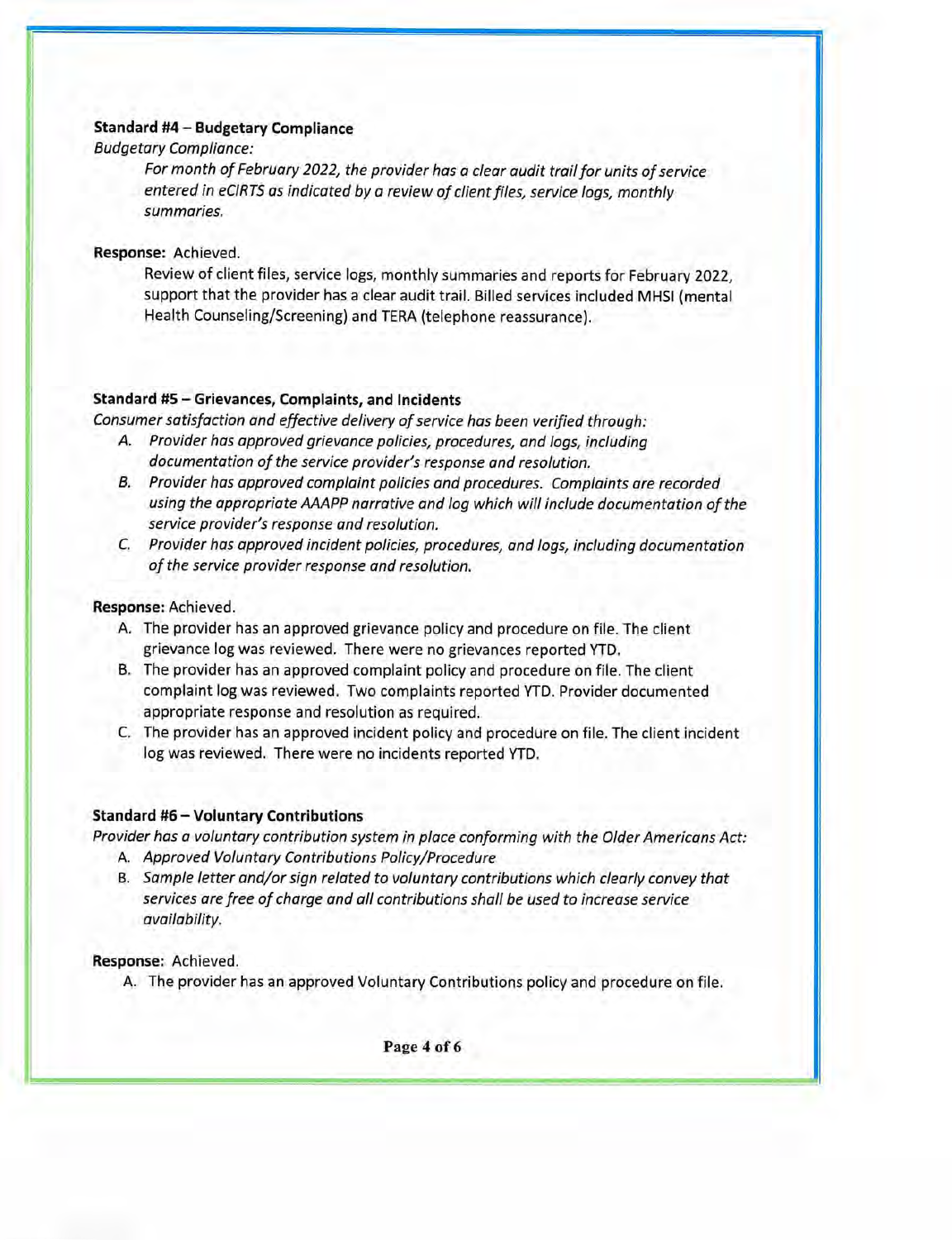B. The provider has a voluntary contribution letter on file which indicates that services are free of charge and all contributions shall be used to increase service availability.

## **Standard #7— Regulatory Compliance**

#### OAA Provider is in Regulatory Compliance with:

- A. OAA services reviewed are being provided in accordance with the most current DOEA Program and Services Handbook.
- B. Provider complies with all pertinent to the service being provided (I.E. fire, health inspections, licensure, etc.)
- C. Provider is acting in accordance with the Florida Statute 119.071 (5) regulations requiring any agency that collects social security numbers to provide a written explanation to the individual the reason for collection.
- D. Health Insurance Portability and Accountability Act (HIPAA) requirements including policies/procedures.
- E. Provider is in compliance with the Provider Conflict of Interest Program Procedure (PR 132) issued 12/2017.

#### **Response:** Achieved.

- A. Counseling services are provided in compliance with the most current DOEA Program and Services Handbook.
- B. The provider submitted current licenses from the Florida Department of Health for all staff providing counseling services on file.
- C. The provider complies with F.S. 119.071(5) that requires a written explanation be provided to the individual for reason of collection of social security numbers.
- D. The provider has submitted their HIPAA policy and is in regulatory compliance.
- E. The provider is in compliance with the Provider Conflict of Interest Program Procedure (PR 132).

# **Standard #8— Involvement with the ADRC**

Provider is involved with the Aging and Disability Resource Center (ADRC) and abides by the nowrong-door system:

- A. Maintains partnership with the ADRC, state, and community agencies to ensure that regardless of which agency people contact for help, they can access information about the options available across all the agencies and in their communities.
- B. Services not arranged through agency contracts should be obtained through referrals to other community resources (i.e., ADRC, volunteer agencies, informal networks and/or proprietary agencies that charge fees).

*Page 5 of 6*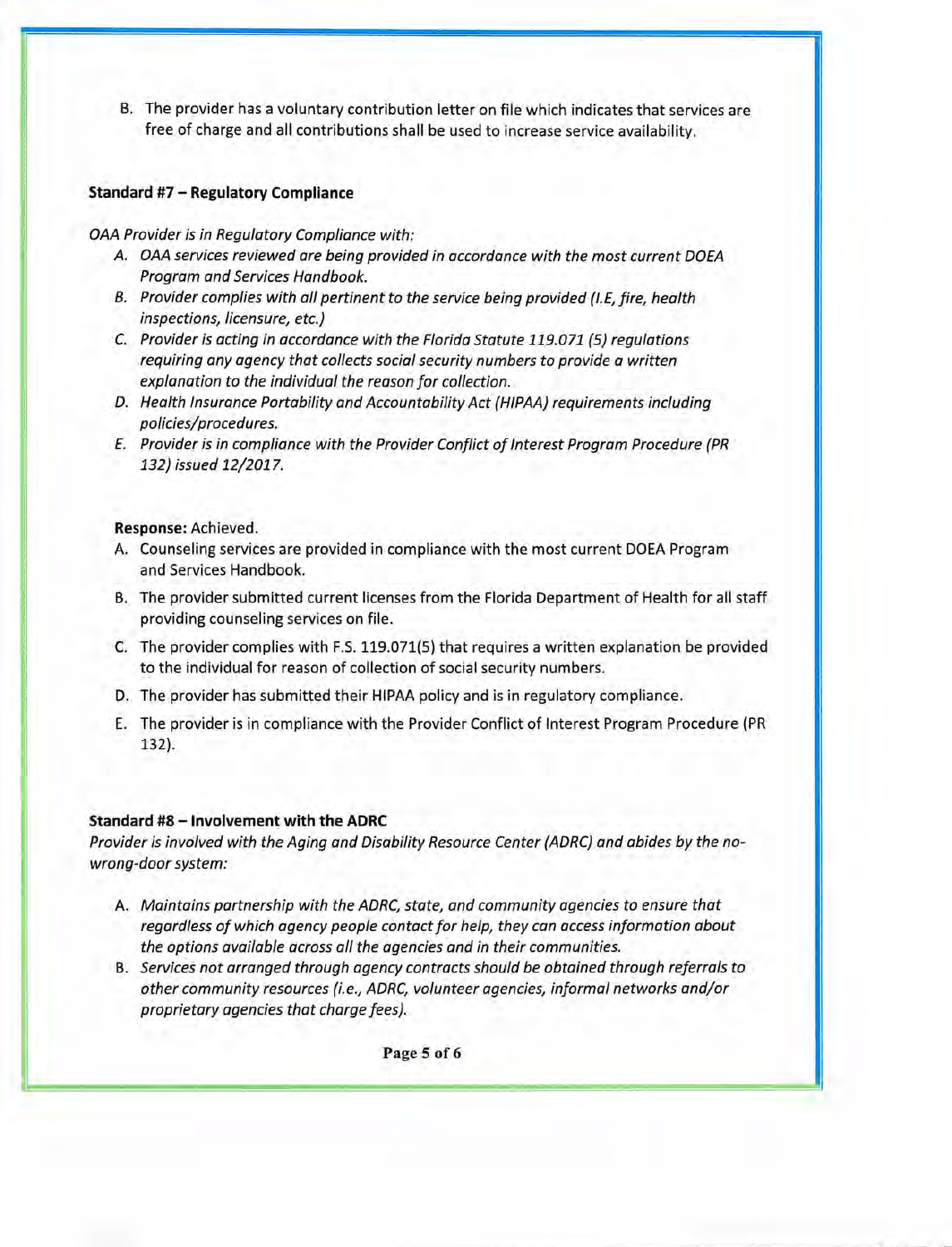#### **Response:** Achieved.

- A. The provider maintains a positive partnership with the ADRC and other community agencies. If the provider receives a referral from someone in need of additional services, a referral is made to the ADRC.
- B. The provider completes referrals to community resources as necessary.

### **Standard #9** — **Background Screening**

*Provider completes Level II Background Screening as necessary.* 

#### **Response:** Achieved.

Documentation received from W. Arroyo, AAAPP Human Resource Manager, confirming that all employees successfully passed Level II background screening.

Signatures:

Michelle Tavares

Michelle Tavares, Program Manager

Kristina Jalazo

Kristina Jalazo, Director of Program Accountability Date

May 4, 2022

Date

May 4, 2022

Page 6 of 6